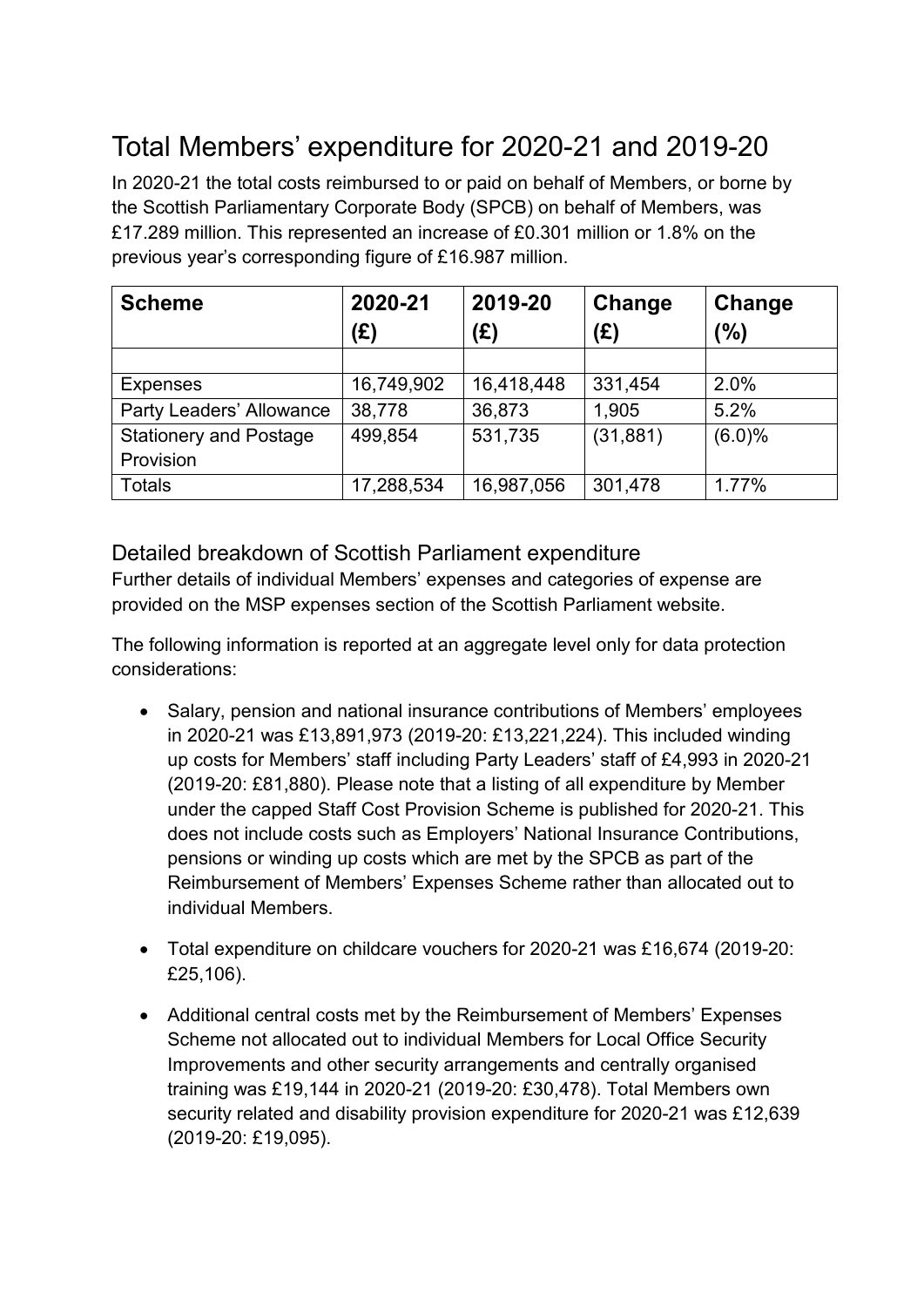All other expenditure under the Reimbursement of Members' Expenses Scheme is available on the Members' Expenses Scheme section of the Scottish Parliament website, with detail for individual Members.

#### Equipment, furniture and office supplies

There are arrangements in place for the central provision of equipment, furniture and office supplies to Members, the costs of which are not claimed against expenses. Equipment and furniture is procured for Members' use but remains the property of the SPCB.

### Stationery and postage provision

Since 1 April 2009, Members may incur costs up to an annual capped limit of £5,500 on some items of postage and stationery. Stationery and postage must be used only for parliamentary duties and must not be used for any other purpose, including party political purposes.

Items such as plain paper and envelopes are provided centrally to Members and do not form part of the capped provision. However, items such as postage – including the pre-paid element, stamps, freepost, courier, parcels, parliamentary headed envelopes, costs of personalising office stationery to Members' requirements and the printing of newsletters / surveys / annual reports must be charged to the capped provision up to the maximum annual limit, the Office Costs provision of the Reimbursement of Members' Expenses Scheme or an amalgamation of both.

### Expenses rates

The table below indicates expenses and provision limits for 2020-21 and the previous financial year.

| <b>Expenses</b>                         | 2020-21 rate | 2019-20 rate |
|-----------------------------------------|--------------|--------------|
| <b>Office Cost Provision</b>            | £20,300      | £19,700      |
| <b>Staff Cost Provision</b>             | £93,900      | £91,200      |
| <b>Edinburgh Accommodation</b>          |              |              |
| • Annual Provision                      | £15,700      | £15,200      |
| Overnight Limit<br>$\bullet$            | £173         | £168         |
| <b>Overnight Expenses</b>               |              |              |
| London, Brussels,<br>Strasbourg         | £201         | £195         |
| <b>UK (Excluding Greater</b><br>London) | £173         | £168         |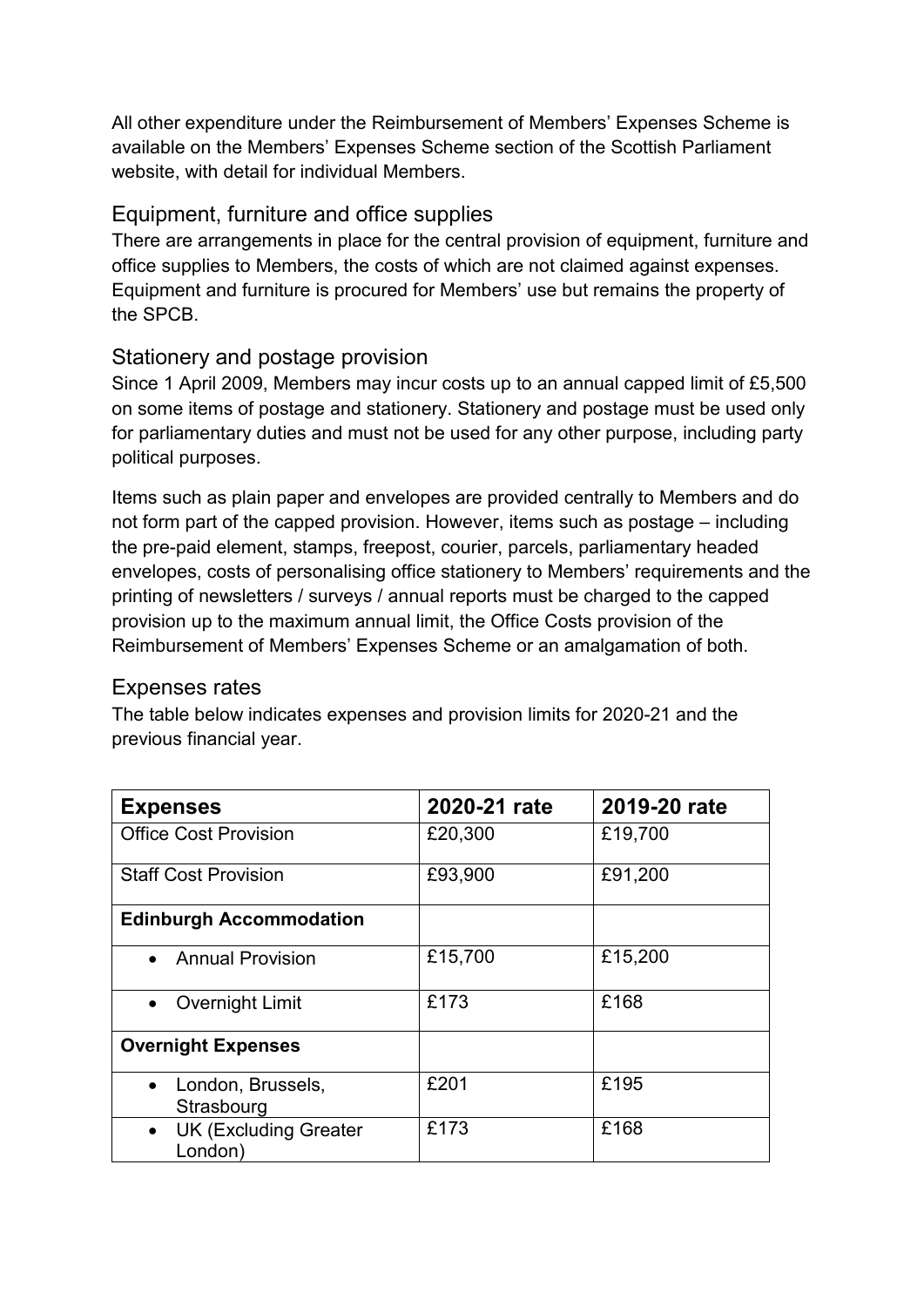| <b>Surgery Advertising</b>                  | £1,981                             | £1,929                             |  |
|---------------------------------------------|------------------------------------|------------------------------------|--|
| Telecommunications                          | £1,503                             | £1,463                             |  |
| <b>Mileage</b>                              |                                    |                                    |  |
| <b>Motor Mileage</b>                        | 45p per mile up to<br>10,000 miles | 45p per mile up to<br>10,000 miles |  |
| Motor mileage (continued)                   | 25p per mile<br>thereafter         | 25p per mile<br>thereafter         |  |
| Motor Cycle                                 | 24p per mile                       | 24p per mile                       |  |
| <b>Pedal Cycle</b>                          | 20p per mile                       | 20p per mile                       |  |
| <b>Staff Travel Provision</b>               |                                    |                                    |  |
| No. of journeys<br>$\bullet$                | 74                                 | 74                                 |  |
| <b>Party Leaders Allowance</b>              |                                    |                                    |  |
| Party with 15 to 29<br><b>Members</b>       | £16,900                            | £16,383                            |  |
| Party with 30+ Members                      | £32,100                            | £31,130                            |  |
| Winding - Up                                |                                    |                                    |  |
| <b>Office Cost (Constituency</b><br>Member) | £6,767                             | £6,567                             |  |

# Pay range

The 2020-21 table below shows pay ranges for the generic job roles for Members' staff.

| <b>Job Groups</b>                                                                           | Minimum £ | <b>Maximum</b><br>£ |
|---------------------------------------------------------------------------------------------|-----------|---------------------|
| Administration level 1 – Admin Assistant                                                    | 18,519    | 22,762              |
| Administration level 2 - Admin<br>Officer/Parliamentary Assistant/Constituency<br>Assistant | 23,866    | 27,228              |
| Casework level 1 - Caseworker                                                               | 22,266    | 27,228              |
| Casework level 2 - Senior Caseworker                                                        | 28,550    | 35,384              |
| Communications level 1 - Communications/Press<br>Officer                                    | 22,266    | 27,228              |